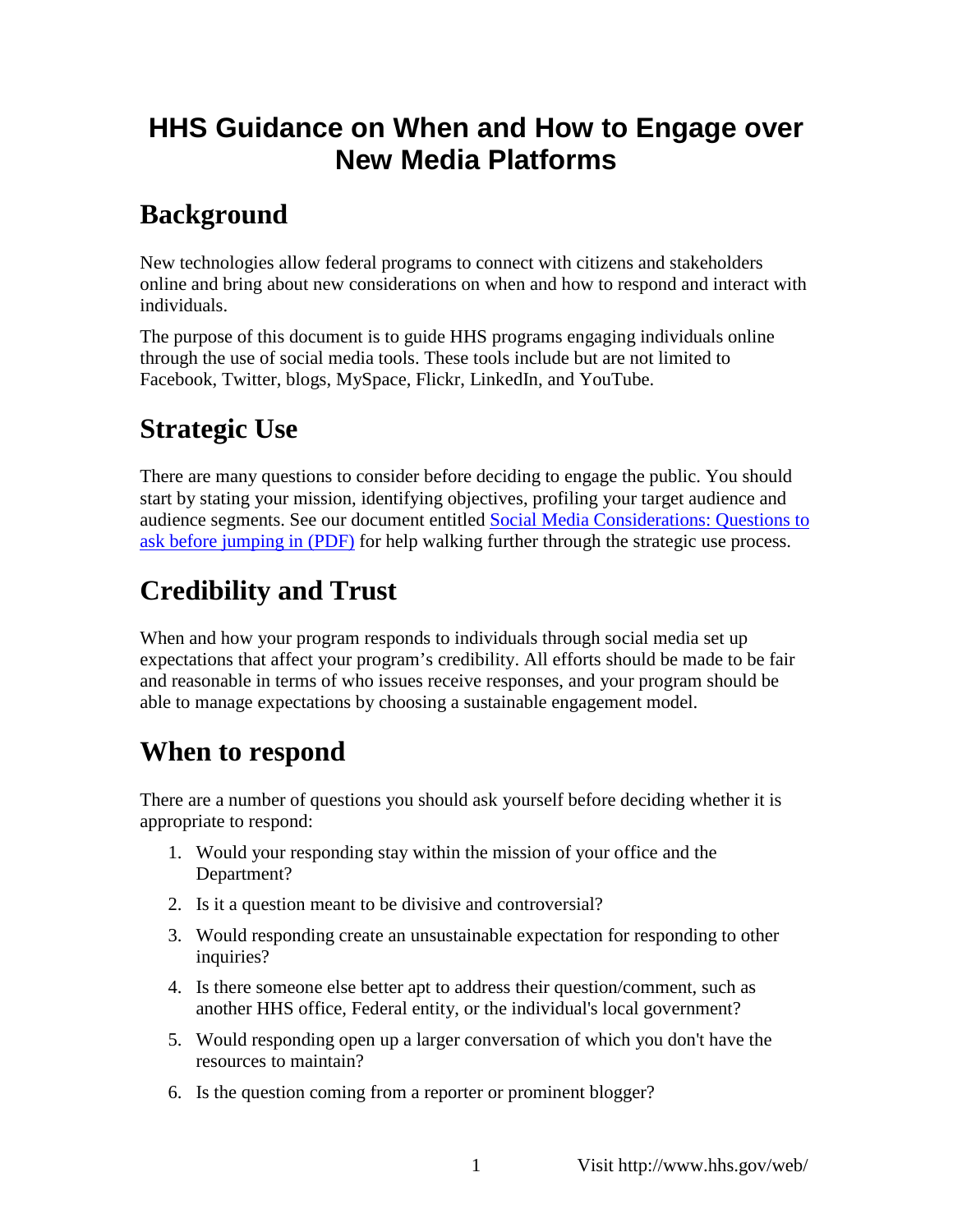7. What are the implications of responding? How likely is your responding to garner media attention?

#### **Ways to respond**

After determining that a response is warranted, there are a few ways to respond. Regardless of the option chosen below, the platform on which the comment/question being addressed was sent should be consistent. That is, if it's a Facebook comment that you're responding to, your response should at least be communicated out over Facebook.

- on your Facebook page, you may want to simply post your response as a 1. *In the same way they reached out to you*. For example, if the question was posted comment to the question. (Be aware that this may set an unsustainable expectation with your users.)
- 2. *In your next post.* Instead of directly responding to a single individual, you can give the information to everyone. This indirect communication can help avoid setting expectations of directly responding to all individuals.
- allowable on certain platforms. Further many tools have character count limitations that restrict the length of your message. Feel free to utilize your more primary web communication platforms (such as your web site or possibly your 3. *On your web site*. Often a question requires a more extended response than is blog), and then on the original platform direct to this web page or blog post the individual(s) who initially had prompted the response.

#### **Other considerations of engagement**

- soon learn if you have turned a deaf ear and are only interested in one-way 1. All efforts should be made to be responsive to your audience. Your audience will communication.
- 2. Generic out-of-the-box responses have their purposes but often miss the point of direct engagement inherent in these tools.
- 3. Use language appropriate to your target audience.
- 4. Be wary of baiting questions meant to bring you into unwanted conversation. Most often a specific question is part of a larger more contentious issue.
- 5. Give time for others in the social sphere to respond to the comment/question raised. Don't monopolize conversation on a platform.
- question adequately may require additional information from the individual that 6. Under no circumstances should PIIs be solicited across any platform. Answering a constitutes personally identifiable information (PII). Direct these situations to the appropriate communication channel (email, hot-line, their doctor, etc).